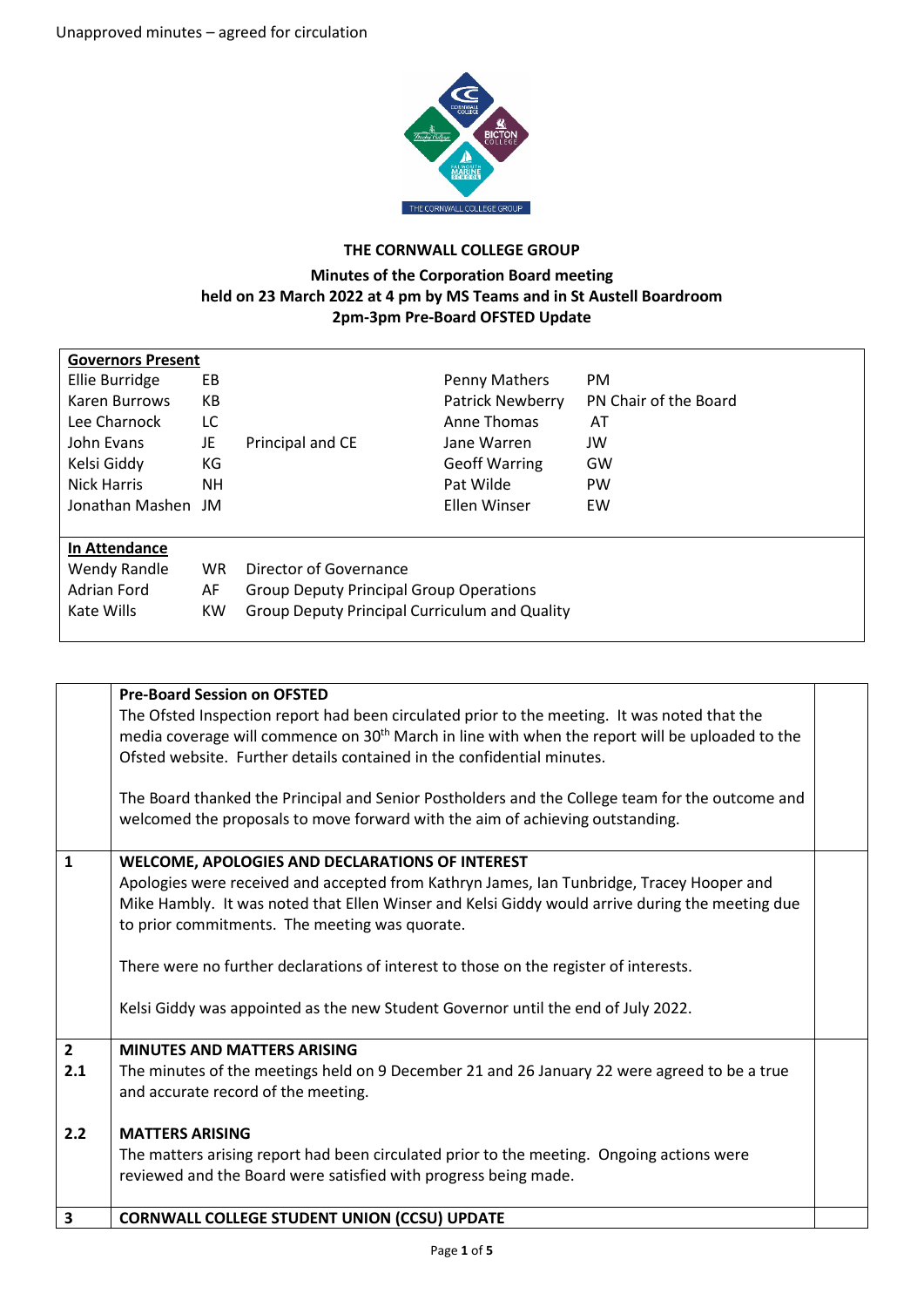|     | A report had been circulated prior to the meeting and was received by the Board. A student<br>Governor provided an overview of the CCSU structure and the disparity between SUs across the<br>campuses, details of fundraising activity and safeguarding messages shared with students. It was<br>noted that the LSEC and CSEC form part of the Student Voice; spring term Student Voice sessions<br>were attended by some Governors as part of Beyond the Boardroom activity. |  |
|-----|--------------------------------------------------------------------------------------------------------------------------------------------------------------------------------------------------------------------------------------------------------------------------------------------------------------------------------------------------------------------------------------------------------------------------------------------------------------------------------|--|
|     | The Board reflected on the role of a SU in a University, noting this was different to the role held<br>within the College. It was noted that the College are introducing HE spaces on some campuses and<br>continue to explore HE accommodation options. In response to Governor questions, the College<br>plans to review the way in which it surveys HE students and the format of the HE course reviews,<br>noting the differences between the HE and FE provisions.        |  |
|     | The Board considered the impact of building student communities on and around campuses, the<br>varying requirements of the student groups, courses and campuses, and the long term impact of<br>Covid on student interaction.                                                                                                                                                                                                                                                  |  |
|     | The Board thanked the two Student Governors for their contribution and welcome further<br>comment at the next Board meeting.                                                                                                                                                                                                                                                                                                                                                   |  |
| 4   | PRINCIPAL AND CE'S REPORT to include                                                                                                                                                                                                                                                                                                                                                                                                                                           |  |
| 4.1 | Progress against the Strategic Plan/Operating Statement                                                                                                                                                                                                                                                                                                                                                                                                                        |  |
|     | A summary version of the operating statement, highlighting the amber and red areas, had been<br>circulated prior to the meeting; the full document had been also shared for information. The<br>following highlights were noted;                                                                                                                                                                                                                                               |  |
|     | The Board noted the challenges within English and Maths, which had been considered during<br>$\blacksquare$                                                                                                                                                                                                                                                                                                                                                                    |  |
|     | the pre-Board.                                                                                                                                                                                                                                                                                                                                                                                                                                                                 |  |
|     | Student applications continue to track similar to last year with an expectation that Camborne<br>٠                                                                                                                                                                                                                                                                                                                                                                             |  |
|     | numbers will improve as a result of the Careers Fest.<br>Work experience is at 64% and although good in comparison to other Colleges, the College<br>٠<br>continue to aim to achieve 100%. The impact of a lack of larger employers in the region was<br>noted.                                                                                                                                                                                                                |  |
| 4.2 | <b>Balanced Scorecard (BSC)</b>                                                                                                                                                                                                                                                                                                                                                                                                                                                |  |
|     | A paper was shared prior to the meeting, it was reported that the BSC had not changed since the<br>last meeting and that the BSC will be circulated monthly with the management accounts.                                                                                                                                                                                                                                                                                      |  |
| 4.3 | <b>Risk Register</b>                                                                                                                                                                                                                                                                                                                                                                                                                                                           |  |
|     | A paper was shared prior to the meeting. Committees continue to develop the monitoring of their<br>relevant risks.                                                                                                                                                                                                                                                                                                                                                             |  |
| 4.4 | FEC Stocktake visit report                                                                                                                                                                                                                                                                                                                                                                                                                                                     |  |
|     | A paper was shared prior to the meeting. An update on the main recommendation, the Land<br>Based Strategy, would be provided under agenda item 5.                                                                                                                                                                                                                                                                                                                              |  |
| 4.5 | <b>OFSTED Inspection Report</b>                                                                                                                                                                                                                                                                                                                                                                                                                                                |  |
|     | The final report was received by Board and considered at the pre Board session.                                                                                                                                                                                                                                                                                                                                                                                                |  |
| 5   | <b>STRATEGIC DISCUSSION</b>                                                                                                                                                                                                                                                                                                                                                                                                                                                    |  |
| 5.1 | <b>Land Based Strategy Update</b>                                                                                                                                                                                                                                                                                                                                                                                                                                              |  |
|     | The Vice Principal Quality of Education, Land Based, joined the meeting to present an update on                                                                                                                                                                                                                                                                                                                                                                                |  |
|     | the development of the Land Based strategy. The following highlights were noted;<br>The College are receiving support from the FEC team with the development of the strategy.                                                                                                                                                                                                                                                                                                  |  |
|     | Two strategy days had been held with Heads of Campus in attendance and some Governors;<br>п                                                                                                                                                                                                                                                                                                                                                                                    |  |
|     | Governors were thanked for their attendance and contributions.                                                                                                                                                                                                                                                                                                                                                                                                                 |  |
|     | Strategic themes identified include an agile curriculum for the future workforce, leading edge<br>٠                                                                                                                                                                                                                                                                                                                                                                            |  |
|     | technology, 'One Health' agenda (healthy people, healthy animals and healthy environment),                                                                                                                                                                                                                                                                                                                                                                                     |  |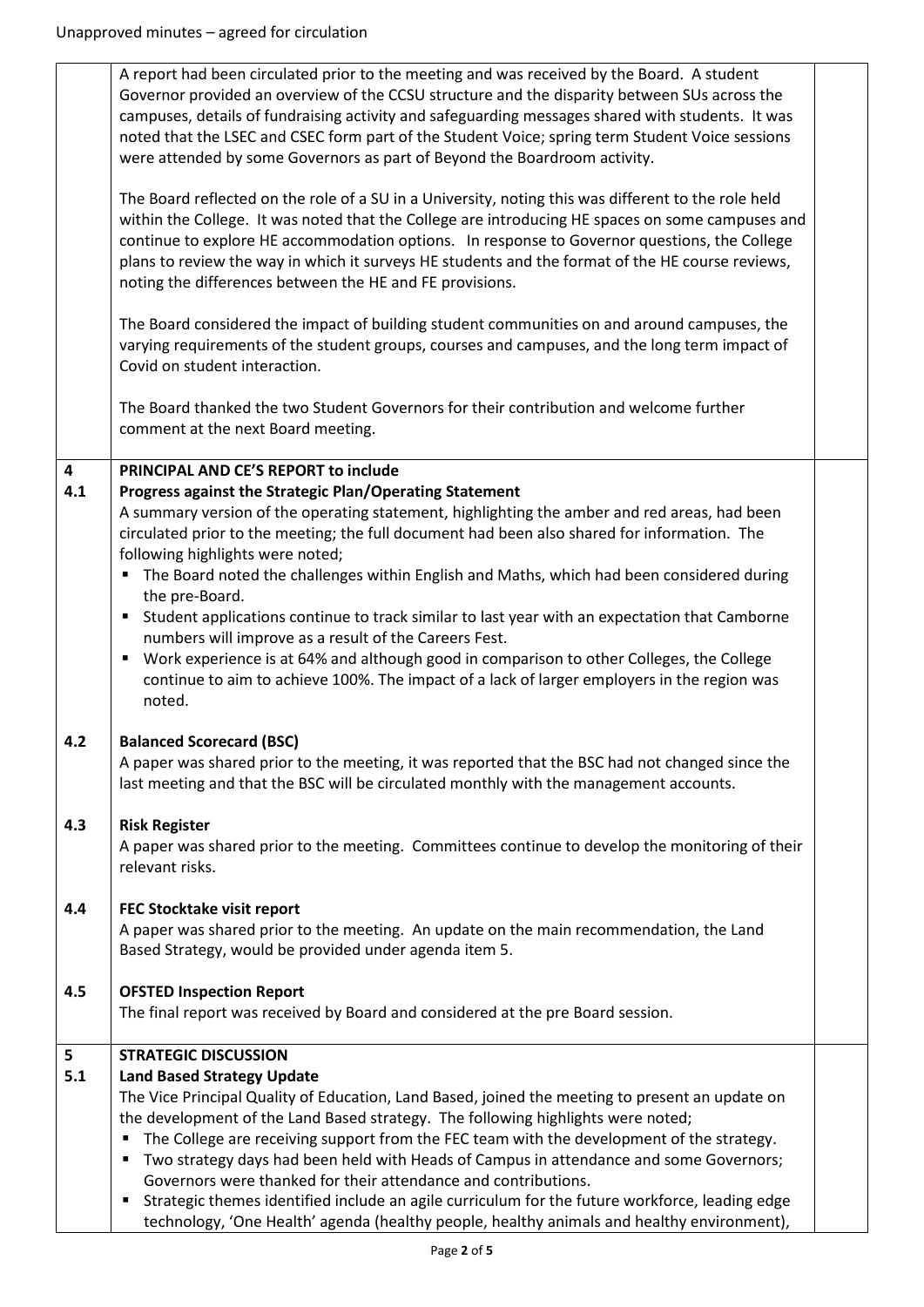|                                         | research and collaborative research, partnerships and the development of the investment plan<br>required to deliver the strategy.                                                                                                                                                                                                                                                  |  |
|-----------------------------------------|------------------------------------------------------------------------------------------------------------------------------------------------------------------------------------------------------------------------------------------------------------------------------------------------------------------------------------------------------------------------------------|--|
|                                         | Details of the next steps were shared.<br>٠                                                                                                                                                                                                                                                                                                                                        |  |
|                                         | Governors reflected on the information shared and their attendance at the strategy days, noting                                                                                                                                                                                                                                                                                    |  |
|                                         | the following;<br>The Group need to consider if employers and markets targeted have been engaged with<br>٠<br>sufficiently, with Board requesting assurance that the strategy will meet employer needs;<br>noting the change of pace for employers in these sectors. Governors also stressed the<br>importance of the final proposals being based on robust market data.           |  |
|                                         | The need to inform the land based sector that TCCG plan to be outstanding in three years;<br>п<br>consider how this strategy is marketed to the land based sectors.                                                                                                                                                                                                                |  |
|                                         | Unity and consistency within the Group, noting the size and scale of the proposals and the<br>п<br>support required from the Board.                                                                                                                                                                                                                                                |  |
|                                         | Increased reference and content on sustainability and climate change, with links to College<br>п<br>values to include EDI. It was noted that sustainability will be integral to the land based<br>strategy, yet it was identified that a Group strategy is required. The overarching document will<br>include links to the values.                                                 |  |
|                                         | Consider a staffing plan to support the delivery of the strategy.<br>п                                                                                                                                                                                                                                                                                                             |  |
|                                         | The potential for land based, at 42% of the Group activity, to be a USP for the Group. The<br>٠<br>Group currently has the monopoly of the FE market in Cornwall, approximately half the FE<br>market share in Devon; with potential for growth in land based FE and HE provisions.<br>Centres of excellence with Eden, Newquay and Rosewarne.<br>п                                |  |
|                                         | In comparison to other Colleges the Group holds the least developed land with beautiful<br>п<br>campuses.                                                                                                                                                                                                                                                                          |  |
|                                         | Development of progression pathways through to HE.<br>п                                                                                                                                                                                                                                                                                                                            |  |
|                                         | Limitations for existing students in attending conferences linked to their research, noting the<br>п<br>impact of this on marketing of the Group, and the need to encourage students to ask for this<br>support when needed.                                                                                                                                                       |  |
|                                         | It was noted that the draft strategy will be reviewed by ELT w/c 28/03 with the final draft<br>presented to Board at the May meeting.                                                                                                                                                                                                                                              |  |
| 5.2                                     | <b>CCMS</b> update                                                                                                                                                                                                                                                                                                                                                                 |  |
|                                         | The Chair of the Finance and Resources Committee provided an update on CCMS. Further details<br>contained in the confidential minutes.                                                                                                                                                                                                                                             |  |
| 6                                       | <b>ANNUAL REPORTS</b>                                                                                                                                                                                                                                                                                                                                                              |  |
|                                         | <b>Gender Pay Gap Report</b><br>The paper was shared prior to the meeting. It was noted that there was a higher percentage of<br>women in lower pay bands and that the College understand the reasons for the gap. The Board<br>were assured that there was equal pay for the same roles and equality of opportunity.                                                              |  |
| $\overline{z}$                          | COMMITTEE REPORTS FOR BOARD INFORMATION, DISCUSSION AND DECISION                                                                                                                                                                                                                                                                                                                   |  |
| 7.1<br>7.1.1<br>7.1.2<br>7.1.3<br>7.1.4 | <b>Recommendations from Finance and Resources Committee</b><br>Committee Chair Report<br>Financial Update January and February 2022<br>Mileage and Expenses Procedure<br><b>Fees Policy</b>                                                                                                                                                                                        |  |
|                                         | The Board received the Committee Chair report and the financial updates for January and<br>February. The Board supported the Committee recommendations and approved the amendment<br>to the Mileage and Expenses procedure, previously agreed in December, delegating its future<br>approval to ELT, and approved the Fees Policy. The Board considered the impact of operating in |  |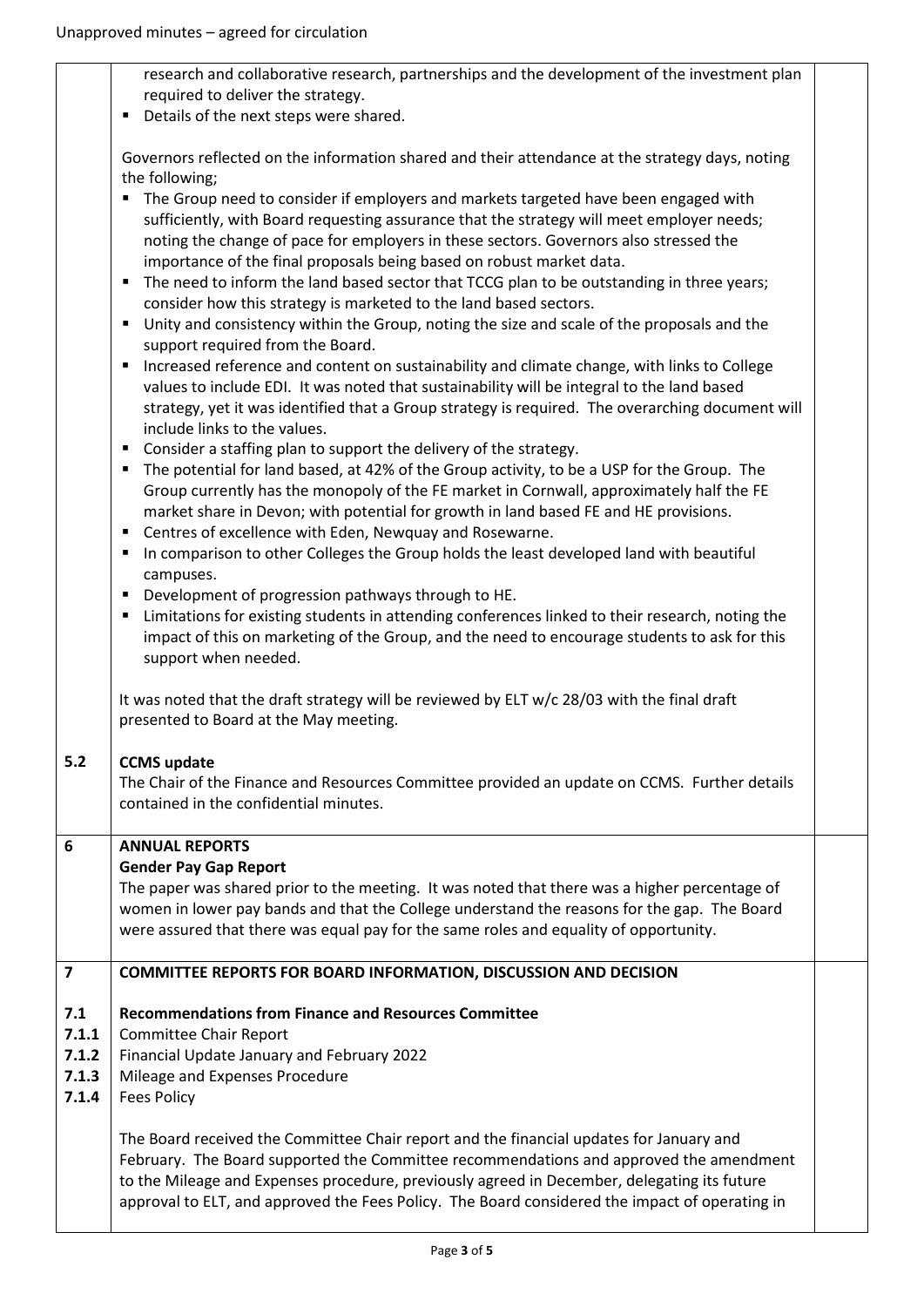|                                                  | an inflationary market and the increase of energy costs on future fees, noting potential future<br>risks.                                                                                                                                                                                                                                                                                                                                                                                                                                                                                                                        |           |
|--------------------------------------------------|----------------------------------------------------------------------------------------------------------------------------------------------------------------------------------------------------------------------------------------------------------------------------------------------------------------------------------------------------------------------------------------------------------------------------------------------------------------------------------------------------------------------------------------------------------------------------------------------------------------------------------|-----------|
|                                                  | It was reported that the new build at St Austell will be carbon net zero and government grants to<br>support energy costs were expected, for which the College is preparing projects.                                                                                                                                                                                                                                                                                                                                                                                                                                            |           |
| 7.2<br>7.2.1<br>7.2.2<br>7.2.3<br>7.2.4<br>7.2.5 | <b>Recommendations from Audit and Risk Committee</b><br>Committee Chair Report<br><b>Business Continuity Plan</b><br><b>Board Assurance Framework</b><br><b>Health and Safety Policy</b><br><b>Sustainability Policy</b>                                                                                                                                                                                                                                                                                                                                                                                                         |           |
|                                                  | The Board received the Committee Chair report and supported the Committee recommendations<br>approving items 7.2.2 to 7.2.5. The following highlights were noted;<br>the Business Continuity Plan was much improved; it required a practical walk through which<br>would highlight any areas of concern and provide further assurance.<br>A presentation from the Head of IT on Cyber Security had provided assurance on the Group's<br>$\blacksquare$<br>response.<br>That the Committee and Board had some good quality documents to guide governance, yet<br>$\blacksquare$<br>Committee papers could be further streamlined. |           |
| 7.3<br>7.3.1<br>7.3.2<br>7.3.3<br>7.3.4          | <b>Recommendations from Curriculum and Quality Committee</b><br>Committee Chair Report<br>Safeguarding and Prevent Termly Update<br><b>Subcontracting Update</b><br><b>Child Death Review</b>                                                                                                                                                                                                                                                                                                                                                                                                                                    |           |
|                                                  | The Board received the papers from Curriculum and Quality Committee. The focus for the summer<br>term will be on applications and achievement rates; it was noted that current attendance issues<br>were comparable to other Colleges. In response to a Governor question it was noted that the<br>College will use the Tuition Fund to support students whose attendance has been impacted by<br>Covid; it was noted that the impact of the pandemic could be long lasting due to changes in<br>behaviour.                                                                                                                      |           |
|                                                  | The Committee noted the assurance provided in the Subcontracting update.                                                                                                                                                                                                                                                                                                                                                                                                                                                                                                                                                         |           |
| 7.4<br>7.4.1                                     | <b>Recommendations from Higher Education Committee</b><br>Committee Chair Report<br>The Board received the Committee Chair report, noting that the main steer from the Committee<br>was for the College to be more innovative.                                                                                                                                                                                                                                                                                                                                                                                                   |           |
| 7.4.2                                            | HE Self Evaluation Document (SED)<br>It was reported that the HE SED, circulated prior to the meeting, was a retrospective look at the<br>previous year, evaluating the College's performance, and that an action plan has been generated<br>in order for the College to monitor progress. It was noted that there remains an ongoing<br>discussion around staff metrics and the Committee plan to develop more risks linked to HE, to<br>include accommodation.                                                                                                                                                                 |           |
| 7.4.3                                            | HE Fees 2022/23 and 2023/24<br>The Board agreed the amendment to the 2022/23 fees, linked to UK and International students on<br>a specific programme.                                                                                                                                                                                                                                                                                                                                                                                                                                                                           |           |
|                                                  | Following a lengthy discussion on the price variance of programmes, the market research<br>conducted to set prices, the Government price cap on fees, the number of self funding students by                                                                                                                                                                                                                                                                                                                                                                                                                                     | <b>KW</b> |